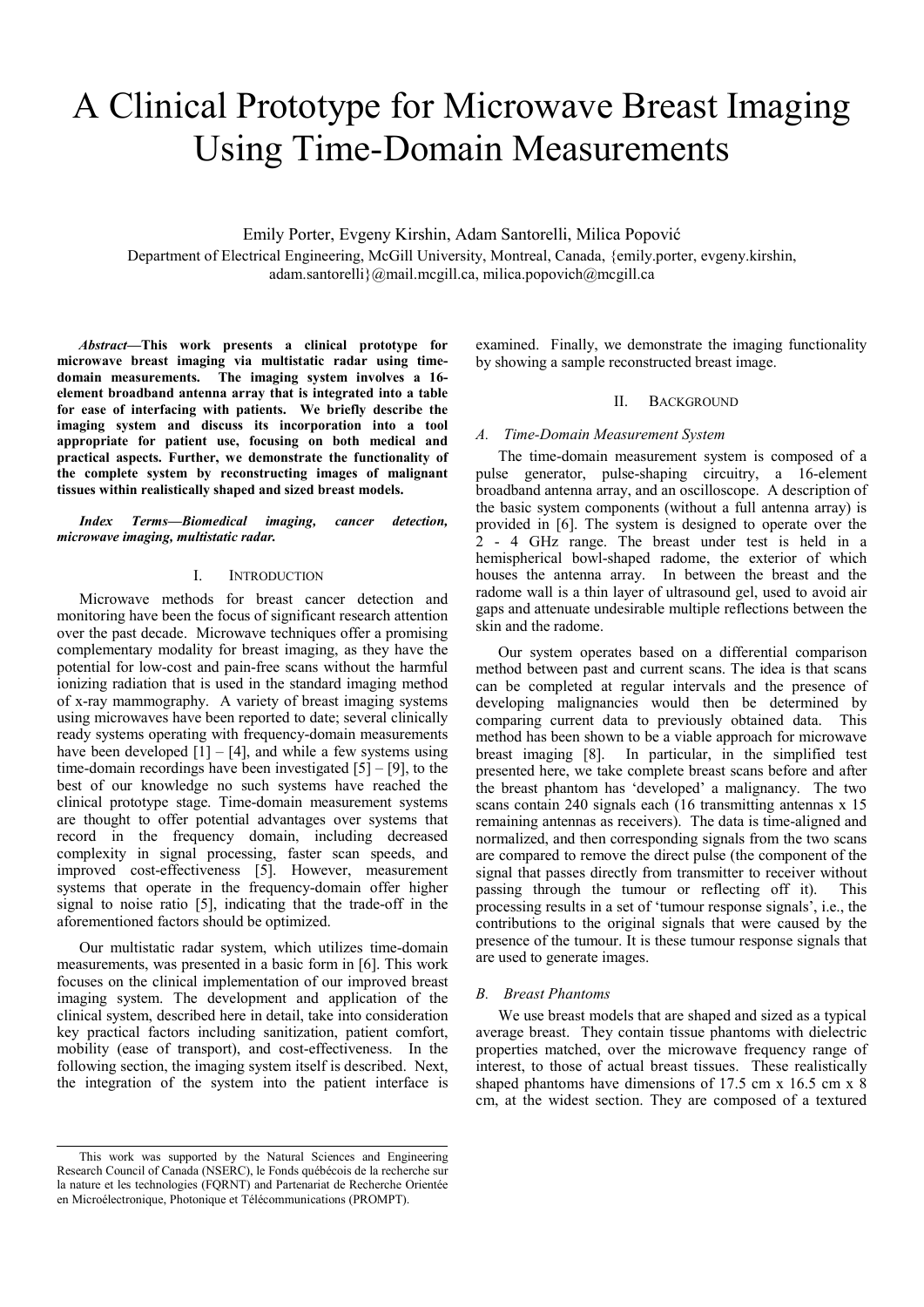skin layer approximately 2 mm thick, filled with fatmimicking material and tumour(s). The tumours can be of any chosen shape and size, and are easily placed at any desired locations. Descriptions of the tissue phantoms fabrication process, and measurements of their dielectric properties are reported in [10]. Photographs of the complete, realistically shaped phantoms can be found in [11].

## III. CLINICAL SETUP

We integrate the measurement system into a soft, padded table on which the patient can lie for the duration of the breast scan. The system is designed for a patient lying in the prone position. A hole is cut into the table in which the radome is placed; the table structure holds the radome securely in position. Underneath the radome, all measurement equipment sits on a movable shelf rack. On the top shelf, closest to the antennas, is the switching matrix. The pulse generator, pulseshaping circuitry, oscilloscope and clock are also located on the shelf rack. The computer can be controlled remotely to avoid having technical personnel in the vicinity of the patient. A photograph of the measurement system and patient interface is shown in Fig. 1.

The design of the patient table included several factors, limited not only to those of electrical concern, but also to practical matters including patient well-being and physical/mechanical challenges. Key considerations, which were factored into the patient interface design and layout, are listed as follows: portability, ease of use, patient comfort, sanitization between patients, cost-effectiveness, and integrity and repeatability in the measurement system. In particular, the table folds up and can be put away quickly, requiring only a small area for storage. It can be reassembled in less than 10 minutes. Further, the measurement system is placed on a wheeled rack that allows for easy relocation, and the antennas can be permanently fixed in the radome so that no measurement discrepancies occur due to antenna movements (this was shown in [3] to be a contributing factor to differences between calibration signals and collected data). The table setup does not include any metal components or any other materials that would interfere with the microwave signals used in measurements. The measurement system uses ultrasound gel as a breast immersion medium, a product that is already approved for medical use and is readily available with little expense. Additionally, the table incorporates an easy to sterilize vinyl padding cover with removable, washable blankets and pillow covers. Finally, the patient interface was designed with comfort in mind – the table is well padded, and a complete breast scan currently takes less than 18 minutes.

## IV. IMAGING RESULTS

A sample reconstructed image of a realistically shaped breast phantom is shown in Fig. 2. In this example, an approximately spherical tumour with radius of 1 cm was placed in the left hemisphere of the breast phantom. In the image, red indicates strongly scattered electromagnetic energy, whereas blue represents less scattering; we also note that the energy is plotted on a linear scale. From Fig. 2, it is clear that the tumour appears as the largest scatterer of electromagnetic energy within the phantom.



Fig. 1. Photograph of the breast imaging measurement system and its patient interface.



Fig. 2. Coronal slice from a reconstructed image of a breast phantom. The "x" markers represent the positions of the antennas. Slice depth  $(x = 13 \text{ mm})$  is measured from the chest wall towards the nipple.

In order to further examine the reconstructed image, we introduce two metrics that show the quality of the tumour detection. These parameters are the tumour localization error and the signal-to-clutter ratio. We define the tumour localization error as the distance between the physical centre of the tumour and the location where the maximum scatterer appears in the image. In all results shown here, the tumour appears in the image at the correct depth range, so the localization error is the remaining offset composite of only the y and z dimensions. We note that the calculated localization error is not overly accurate due to the manual placement of the tumour within the phantom such that its position cannot be